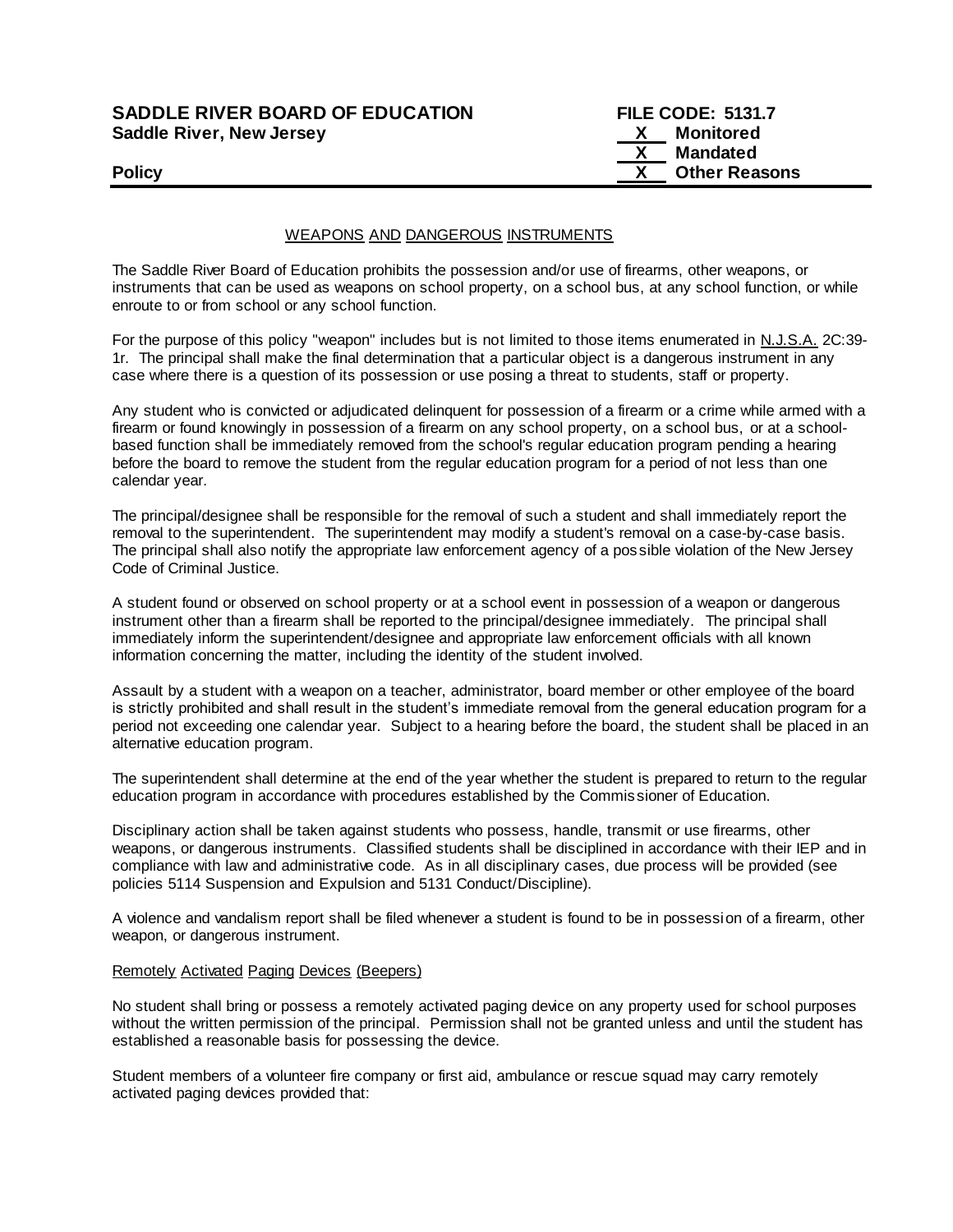#### File Code: 5131.7

#### WEAPONS AND DANGEROUS INSTRUMENTS (continued)

- A. The student is required to respond to an emergency; and
- B. A copy of the statement by the chief executive officer of the volunteer fire company or first aid, ambulance or rescue squad authorizing the possession of the paging device is in the possession of the student at all times while the student is in possession of the remotely activated paging device.

#### Implementation

The board directs the superintendent to develop regulations to implement this policy.

| Adopted:             | <b>March 2007</b> |
|----------------------|-------------------|
| NJSBA Review/Update: | June 2014         |
| Readopted:           | December 2014     |

### Key Words

Weapons, Dangerous Instruments, Violence, Paging Devices, Beepers, Firearms

| Legal References: N.J.S.A. 2A:4A-60 et al. | Disclosure of juvenile information; penalties for<br>disclosure              |
|--------------------------------------------|------------------------------------------------------------------------------|
| N.J.S.A. 2C:12-1                           | Definition of assault                                                        |
| N.J.S.A. 2C:33-19                          | Paging devices, possession by students                                       |
| N.J.S.A. 2C:39-1                           | <b>Definitions</b>                                                           |
| N.J.S.A. 2C:39-5                           | Unlawful possession of weapons                                               |
| N.J.S.A. 2C:39-6                           | Exemptions                                                                   |
| N.J.S.A. 18A:6-1                           | Corporal punishment of students                                              |
| N.J.S.A. 18A:36-19.2                       | Student locker or other storage facility; inspections;<br>notice to students |
| N.J.S.A. 18A:37-1                          | Submission of students to authority                                          |
| N.J.S.A. 18A:37-2                          | Causes for suspension or expulsion of students                               |
| <u>N.J.S.A.</u> 18A:37-2.1                 | Assaults by student upon teacher, administrator,                             |
| through $-2.5$                             | board member or employee of board of education;                              |
|                                            | suspension; expulsion proceedings                                            |
| N.J.S.A. 18A:37-7                          | <b>Zero Tolerance for Guns Act</b>                                           |
| through $-12$                              |                                                                              |
| N.J.A.C. 6A:14-2.8                         | Discipline/suspension/expulsion                                              |
| N.J.A.C. 6A:16-1.1et seq.                  | Programs to Support Student Development                                      |
| <u>See particularly:</u>                   |                                                                              |
| <u>N.J.A.C.</u> 6A:16-1.3, -1.4,           |                                                                              |
| $-5.2, -5.4, -5.5, -5.6, -6.1,$            |                                                                              |
| $-6.2, -6.3(b), -6.4$                      |                                                                              |

P.L. 103-382, Improving America's Schools Act of 1994 Section 1702, Prohibits possession or discharge of a firearm in a school zone, Pub. L. 101-647

Attorney General's Executive Directive No. 1988-1, Memorandum of Agreement (revised, amended)

State in re T.L.O., 94 N.J. 331 (1983), reversed on other grounds, New Jersey v. T.L.O., 569 U.S. 325 (1985).

See also Commissioners' Decisions indexed under "Students - Punishment of" in Index to N.J. School Law Decisions

No Child Left Behind Act of 2001, Pub. L. 107-110, 20 U.S.C.A. 6301 et seq.